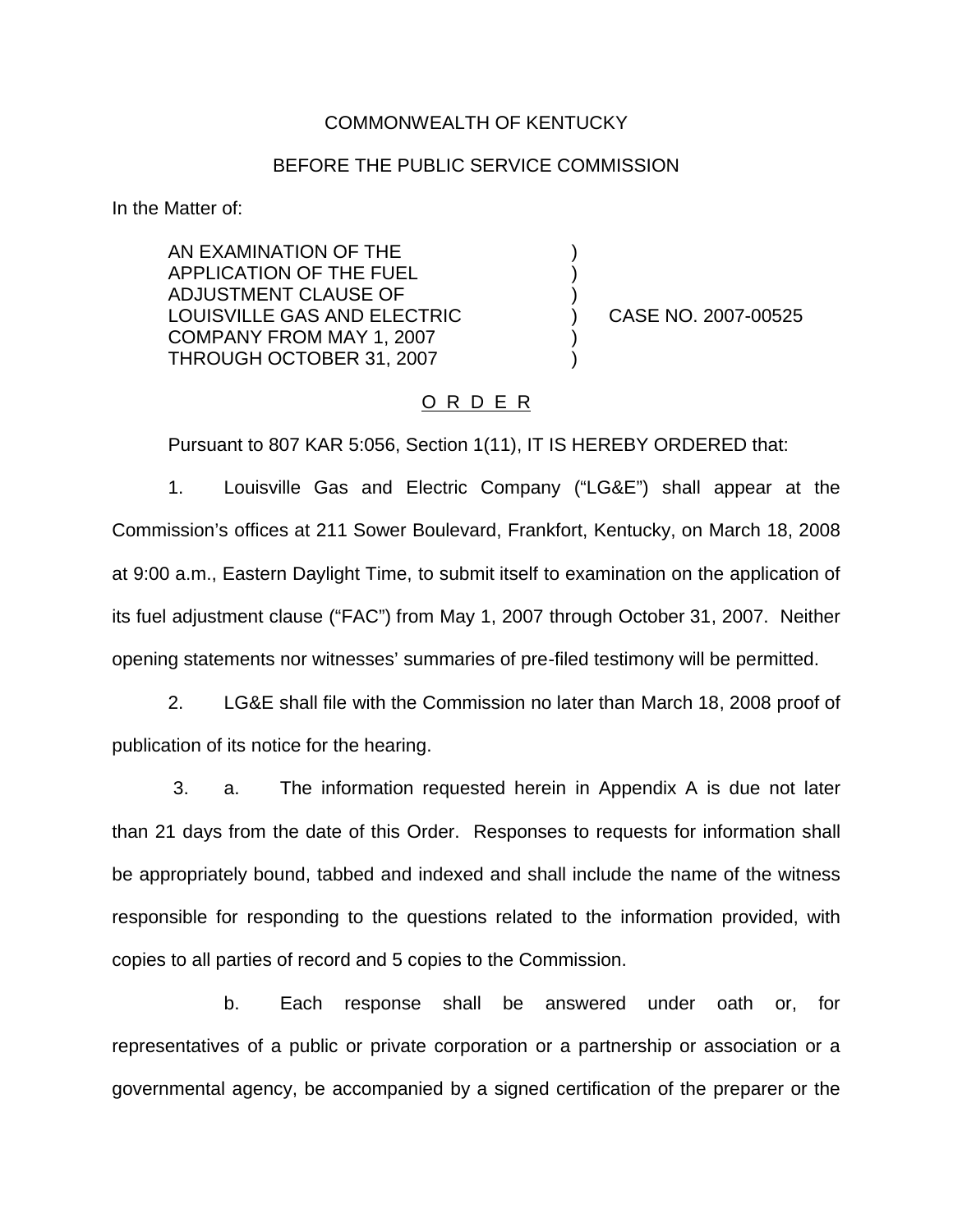person supervising the preparation of the response on behalf of the entity that the response is true and accurate to the best of that person's knowledge, information, and belief formed after a reasonable inquiry.

c. Any party shall make timely amendment to any prior responses if it obtains information which indicates that the response was incorrect when made or, though correct when made, is now incorrect in any material respect.

d. For any requests to which a party refuses to furnish all or part of the requested information, that party shall provide a written explanation of the specific grounds for its failure to completely and precisely respond.

4. Any party who wishes to file testimony in this proceeding or to request information from LG&E may petition the Commission for a procedural schedule.

5. All documents that LG&E filed with the Commission pursuant to 807 KAR 5:056, Section 1(7) and (9), during the period under review are incorporated by reference into the record of this proceeding.

6. The official record of the proceeding shall be by video only, unless otherwise requested by a party to this proceeding.

Done at Frankfort, Kentucky, this 23<sup>rd</sup> day of January, 2008.

By the Commission

ATTEST:

**Executive Director** 

Case No. 2007-00525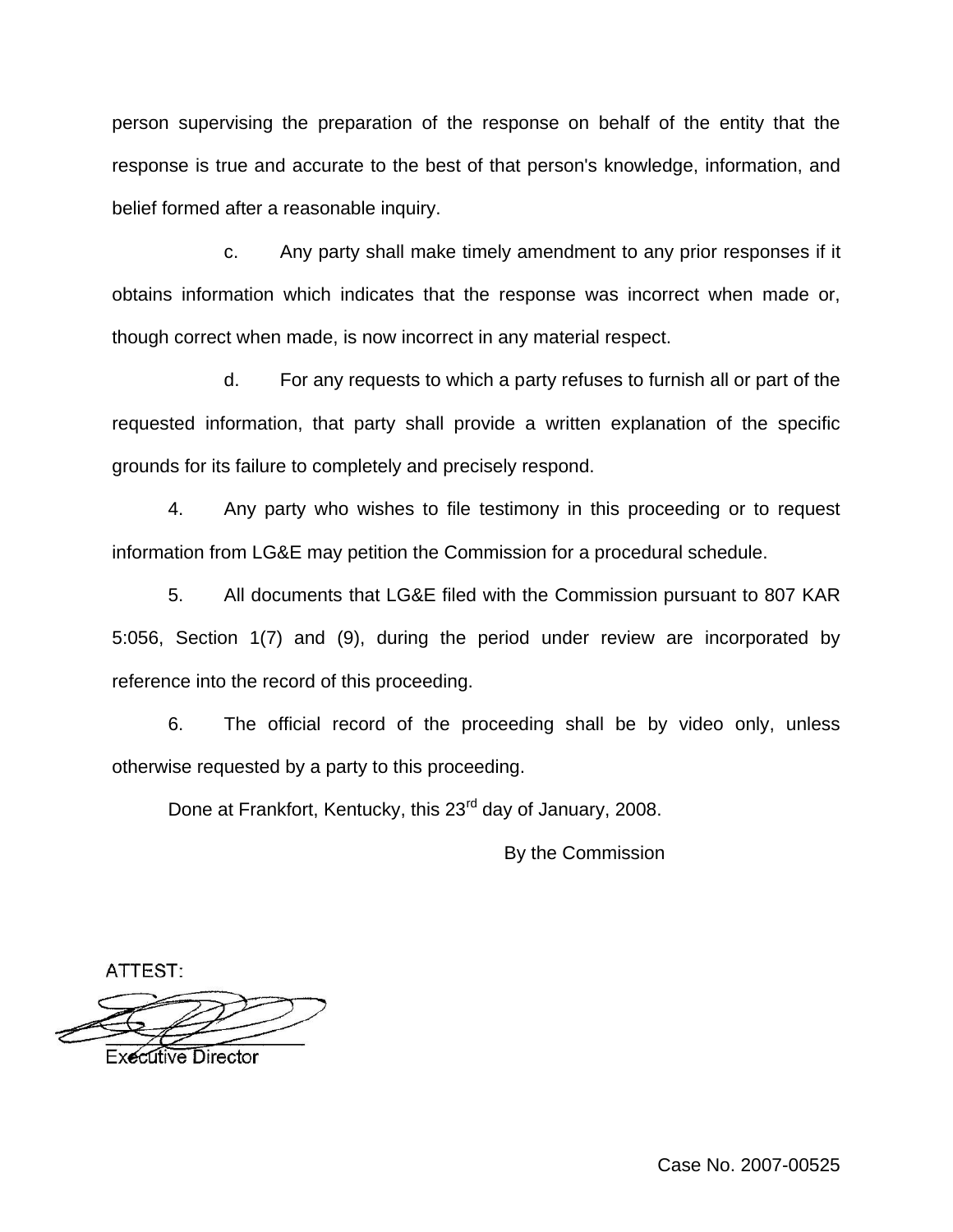#### APPENDIX A

# APPENDIX TO AN ORDER OF THE KENTUCKY PUBLIC SERVICE COMMISSION IN CASE NO. 2007-00525 DATED JANUARY 23, 2008

1. For the period from May 1, 2007 through October 31, 2007, list each vendor from whom coal was purchased and the quantities and the nature of each purchase (e.g., spot or contract).

2. For each generating station or unit for which a separate coal pile is maintained, state for the period from May 1, 2007 through October 31, 2007 the actual amount of coal burned in tons, the actual amount of coal deliveries in tons, the total kWh generated, and the actual capacity factor at which the plant operated.

3. List all firm power commitments for LG&E from May 1, 2007 through October 31, 2007 for (a) purchases and (b) sales. This list shall identify the electric utility, the amount of commitment in MW, and the purpose of the commitment (e.g., peaking, emergency).

4. Provide a monthly billing summary for sales to all electric utilities for the period May 1, 2007 through October 31, 2007.

5. List LG&E's scheduled, actual, and forced outages between May 1, 2007 through October 31, 2007.

6. List all existing fuel contracts categorized as long-term (i.e., more than 1 year in length). Provide the following information for each contract:

a. Supplier's name and address.

b. Name and location of production facility.

c. Date when contract executed.

d. Duration of contract.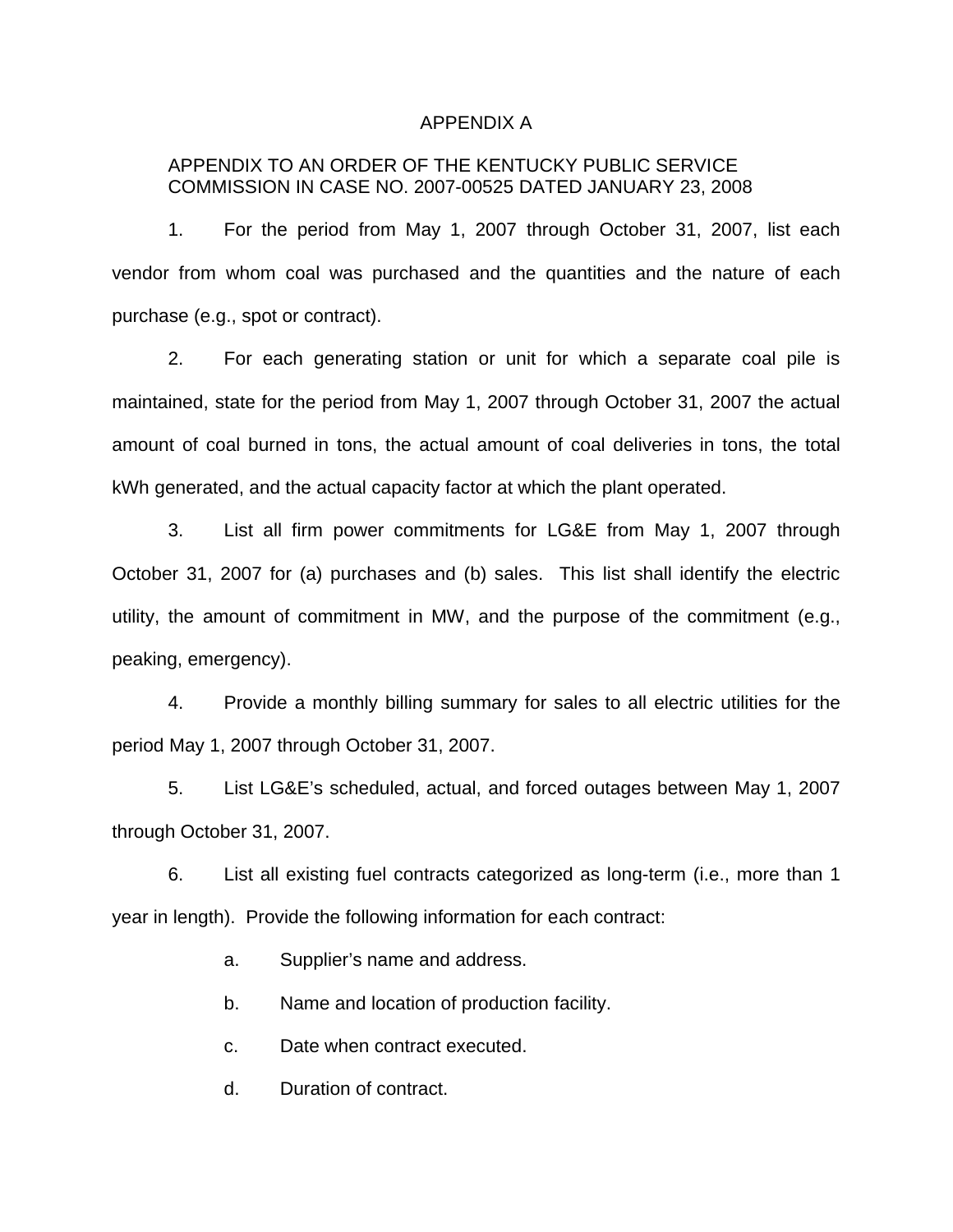- e. Date(s) of each contract revision, modification or amendment.
- f. Annual tonnage requirements.
- g. Actual annual tonnage received since the contract's inception.
- h. Percent of annual requirements received during the contract's term.
- i. Base price.
- j. Total amount of price escalations to date.
- k. Current price paid for coal under the contract  $(i + j)$ .

7. a. Does LG&E regularly compare the price of its coal purchases with those paid by other electric utilities?

b. If yes, state:

- (1) How LG&E's prices compare with those of other utilities for the review period.
- (2) The utilities that are included in this comparison and their location.

8. State the percentage of LG&E's coal, as of the date of this Order, that is delivered by:

- a. rail.
- b. truck.
- c. barge.

9. a. State LG&E's coal inventory level in tons and in number of days' supply as of October 31, 2007.

b. Describe the criteria used to determine number of days' supply.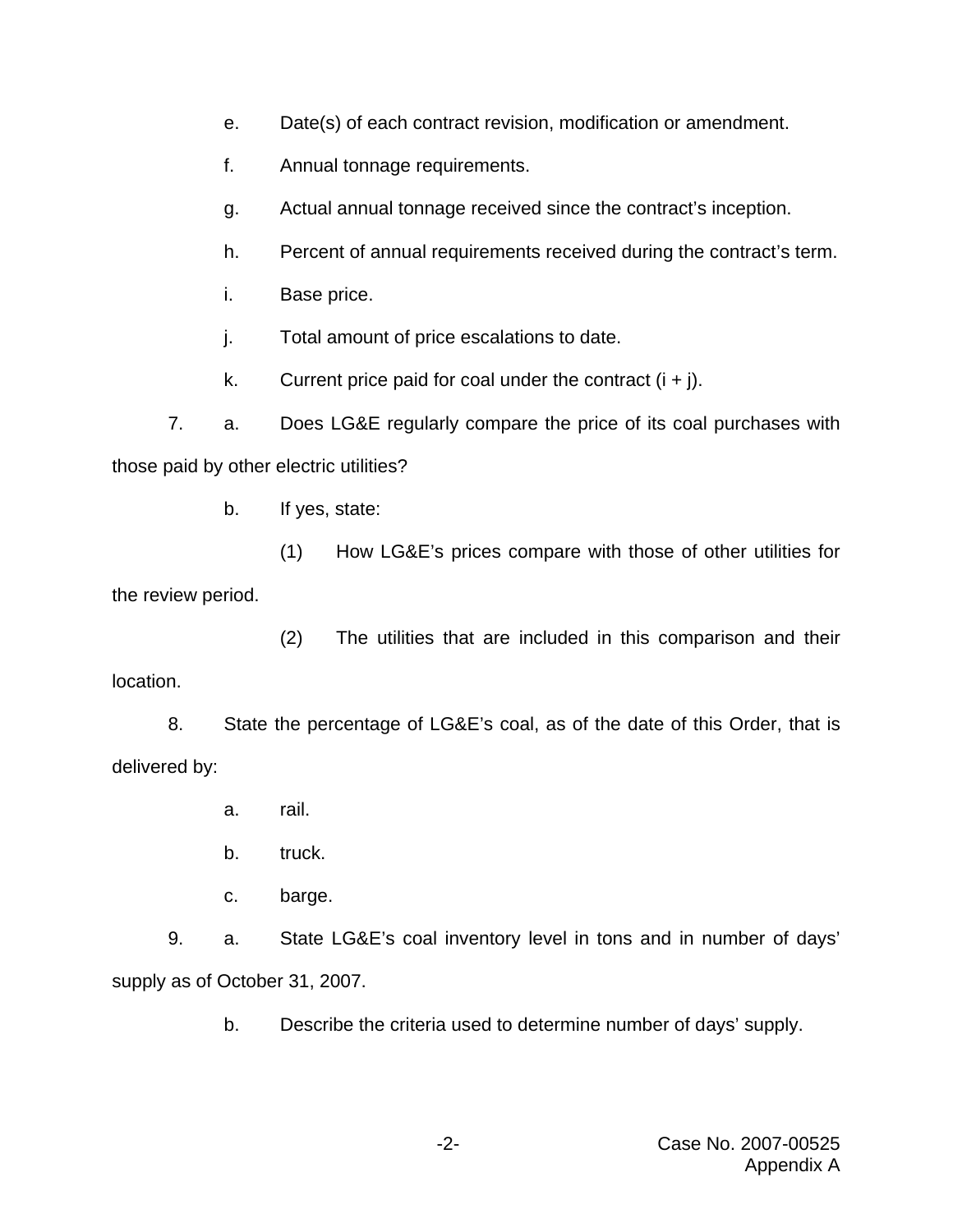c. Compare LG&E's coal inventory as of October 31, 2007 to its inventory target for that date.

d. If actual coal inventory exceeds inventory target by 10 days' supply, state the reasons for excessive inventory.

e. (1) Does LG&E expect any significant changes in its current coal inventory target within the next 12 months?

(2) If yes, state the expected change and the reasons for this change.

10. a. Has LG&E audited any of its coal contracts during the period from May 1, 2007 through October 31, 2007?

- b. If yes, for each audited contract:
	- (1) Identify the contract.
	- (2) Identify the auditor.
	- (3) State the results of the audit.
	- (4) Describe the actions that LG&E took as a result of the audit.

11. a. Has LG&E received any customer complaints regarding its FAC during the period from May 1, 2007 through October 31, 2007?

- b. If yes, for each complaint, state:
	- (1) The nature of the complaint.
	- (2) LG&E's response.

12. a. Is LG&E currently involved in any litigation with its current or former coal suppliers?

b. If yes, for each litigation: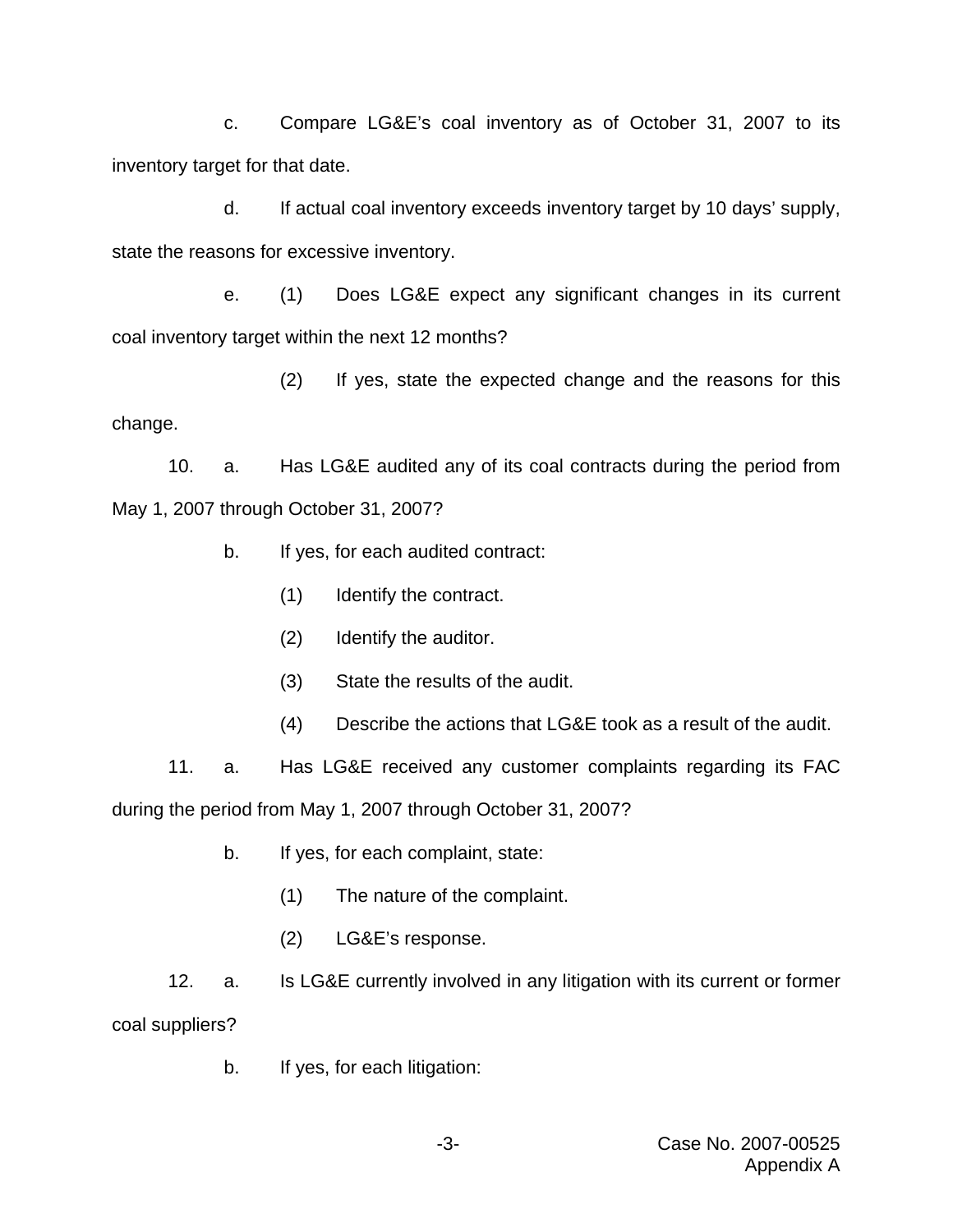- (1) Identify the coal supplier.
- (2) Identify the coal contract involved.
- (3) State the potential liability or recovery to LG&E.
- (4) List the issues presented.
- (5) Provide a copy of the complaint or other legal pleading that initiated the litigation and any answer(s) or counterclaim(s). If a copy has previously been filed with the Commission, provide the date on which it was filed and the case in which it was filed.
	- c. State the current status of all litigation with coal suppliers.

13. a. During the period from May 1, 2007 through October 31, 2007, have there been any changes to LG&E's written policies and procedures regarding its fuel procurement?

- b. If yes:
	- (1) Describe the changes.
	- (2) Provide these written policies and procedures as changed.
	- (3) State the date the changes were made.
	- (4) Explain why the changes were made.

14. a. Is LG&E aware of any violations of its policies and procedures regarding fuel procurement that occurred prior to or during the period from May 1, 2007 through October 31, 2007?

- b. If yes, for each violation:
	- (1) Describe the violation.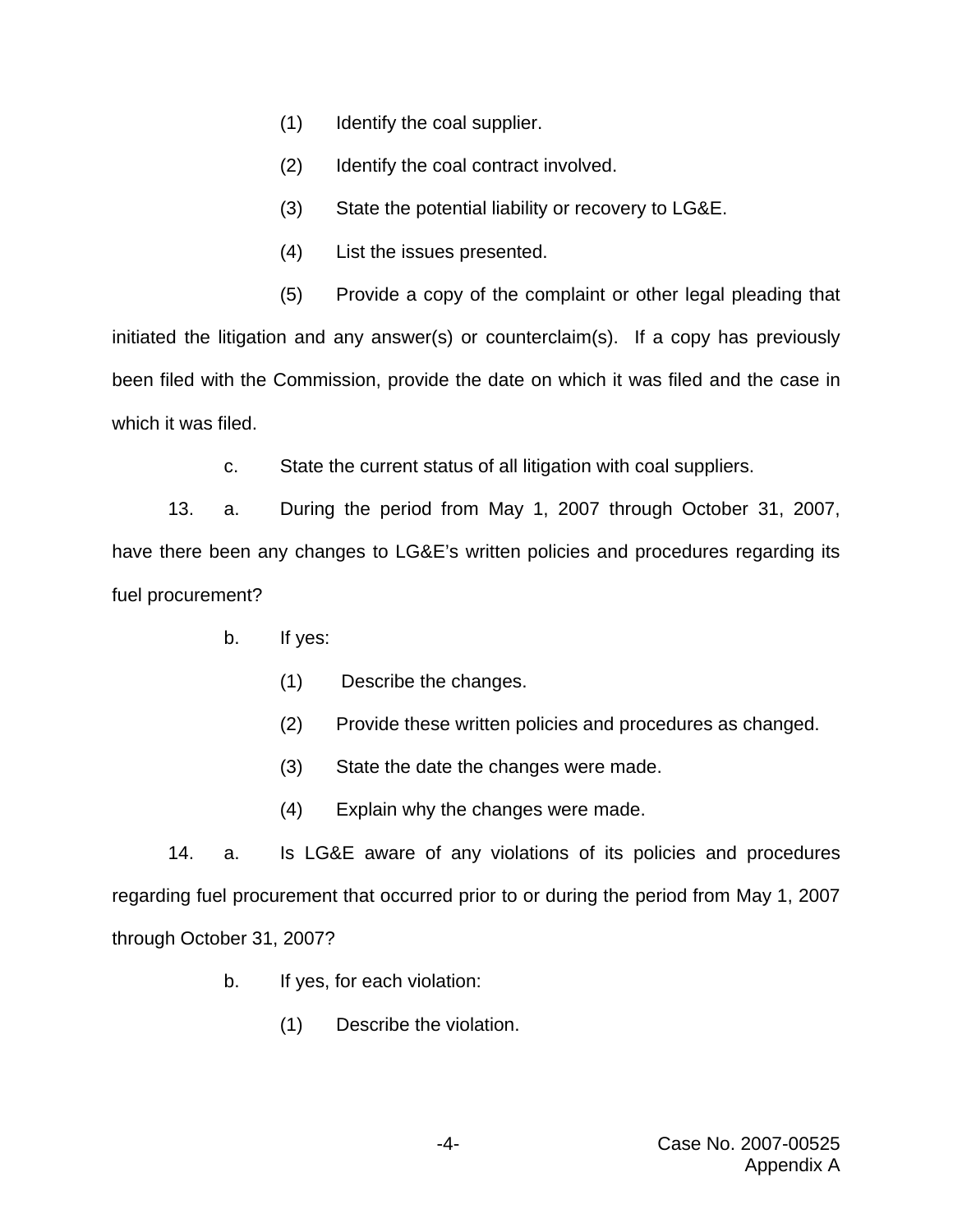(2) Describe the action(s) that LG&E took upon discovering the violation.

(3) Identify the person(s) who committed the violation.

15. Identify and explain the reasons for all changes that occurred during the period from May 1, 2007 through October 31, 2007 in the organizational structure and personnel of the departments or divisions that are responsible for LG&E's fuel procurement activities.

16. a. Identify all changes that LG&E has made during the period under review to its maintenance and operation practices that also affect fuel usage at LG&E's generation facilities.

b. Describe the impact of these changes on LG&E's fuel usage.

17. List each written coal supply solicitation issued during the period from May 1, 2007 through October 31, 2007.

a. For each solicitation, provide the date of the solicitation, the type of solicitation (contract or spot), the quantities solicited, a general description of the quality of coal solicited, the time period over which deliveries were requested, and the generating unit(s) for which the coal was intended.

b. For each solicitation, state the number of vendors to whom the solicitation was sent, the number of vendors who responded, and the selected vendor. Provide the bid tabulation sheet or corresponding document that ranked the proposals. (This document should identify all vendors who made offers.) State the reasons for each selection.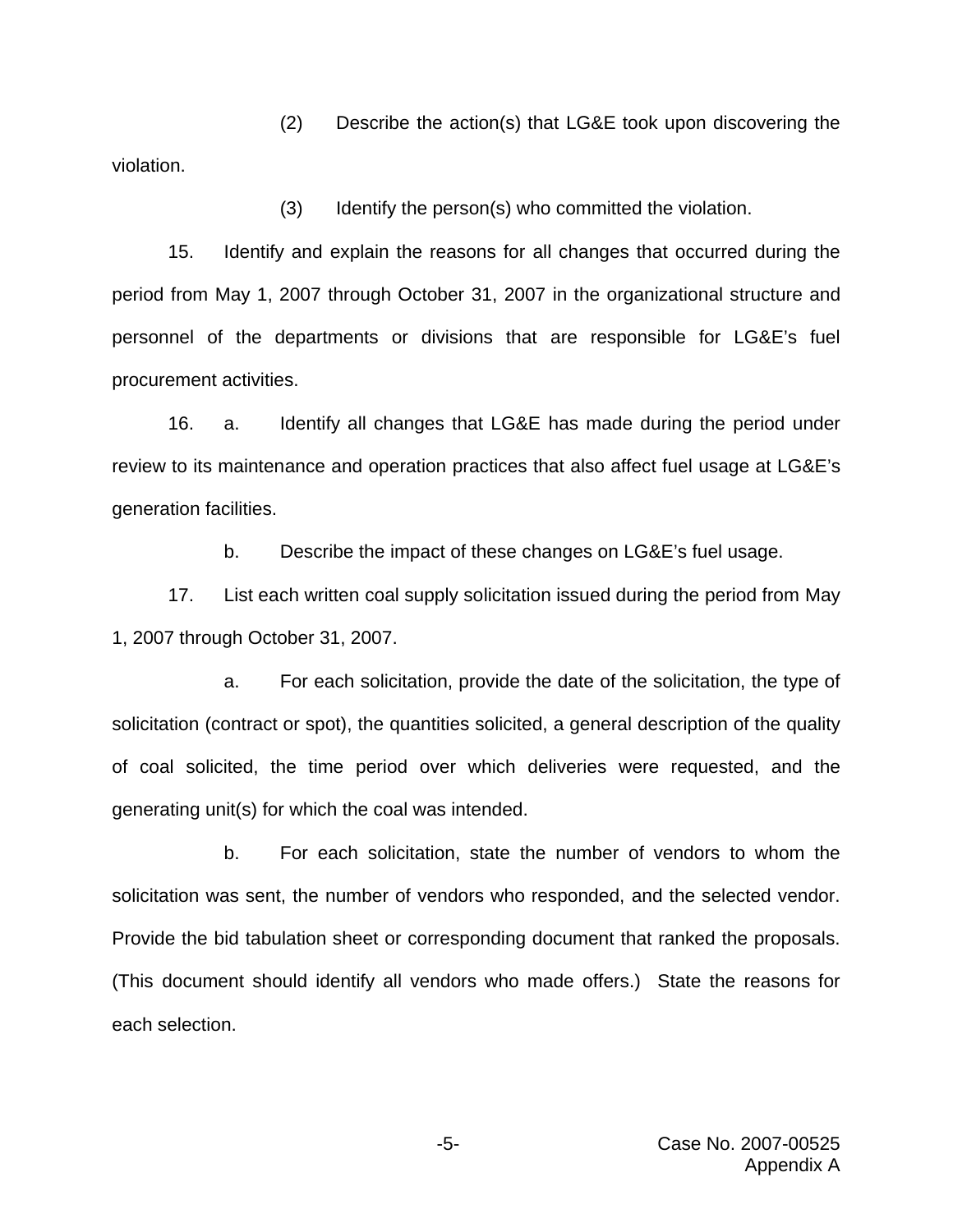18. List each oral coal supply solicitation issued during the period from May 1, 2007 through October 31, 2007.

a. For each solicitation, state why the solicitation was not written, the date(s) of the solicitation, the quantities solicited, a general description of the quality of coal solicited, the time period over which deliveries were requested, and the generating unit(s) for which the coal was intended.

b. For each solicitation, identify all vendors solicited and the vendor selected. Provide the tabulation sheet or other document that ranks the proposals. (This document should identify all vendors who made offers.) State the reasons for each selection.

19. a. List all intersystem sales during the period under review in which LG&E used a third party's transmission system.

b. For each sale listed above:

(1) Describe how LG&E addressed for FAC reporting purposes the cost of fuel expended to cover any line losses incurred to transmit its power across the third party's transmission system.

(2) State the line loss factor used for each transaction and describe how that line loss factor was determined.

20. Describe each change that LG&E made during the period under review to its methodology for calculating intersystem sales line losses.

21. Provide the number of LG&E's coal purchase contracts which included transportation costs and those that did not during the period May 1, 2007 through October 31, 2007.